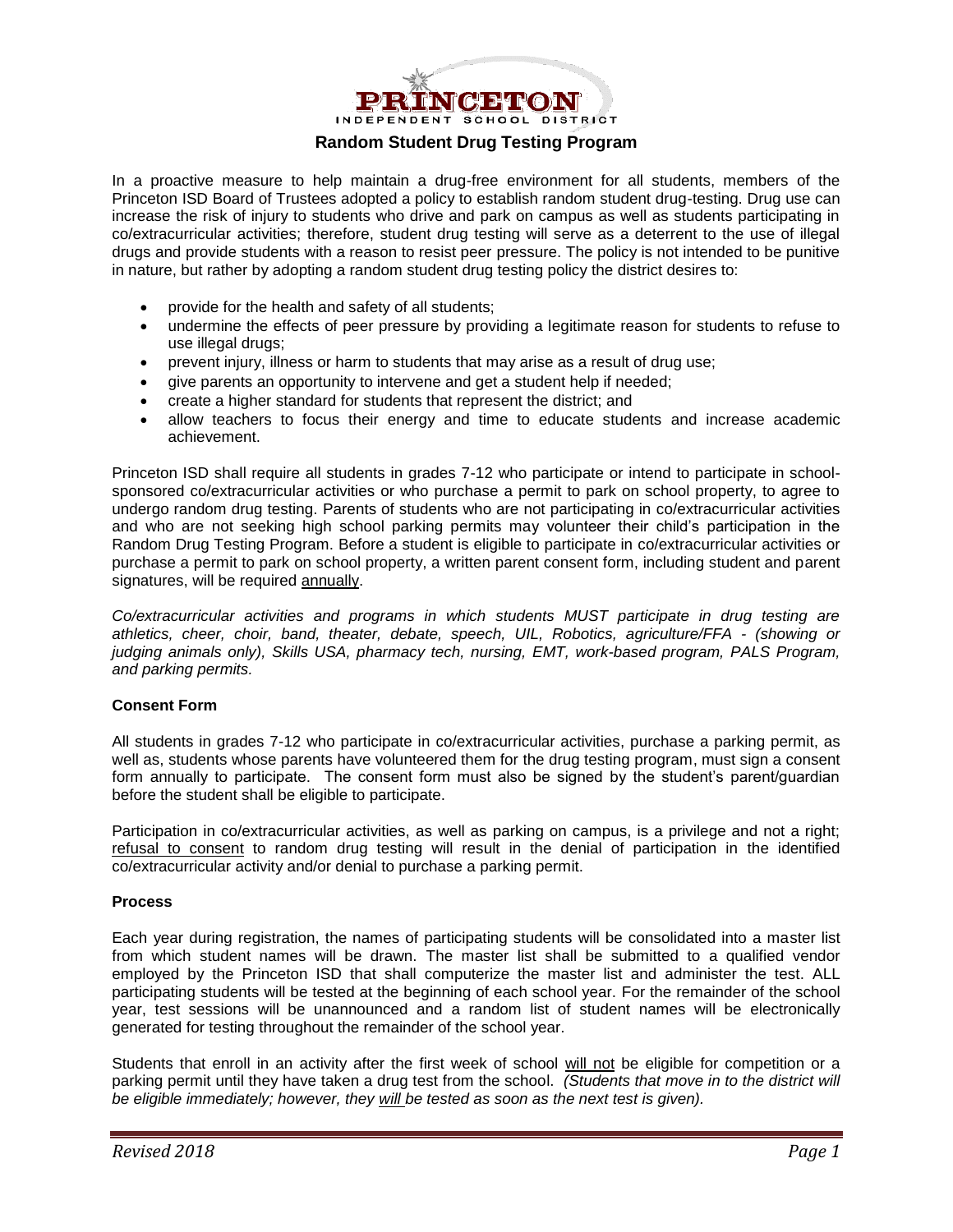Students involved in the program will submit to a drug/alcohol urine-screening test. The sample to be tested shall be obtained in a District facility that provides reasonable privacy for the student. Student privacy shall be protected to the maximum extent possible during collection.

#### **Drugs To Be Tested For**

- Drugs, which an individual may not buy, possess, use, sell, or distribute under either federal or Texas law. Such drugs include, but are not limited to: marijuana, opiates, cocaine, phencyclidine, amphetamines, barbiturates, benzodiazepines, methadone, methaqualone, propoxyphene, hallucinogens, steroids, alcohol and/or their metabolites, and performanceenhancing drugs.
- All prescription and over the counter drugs upon reasonable suspicion that they were obtained without authorization and are being use in an abusive manner.

#### **Refusal to Test**

- Any student, who refuses to test on the assigned date, will be given a positive test result and will assume the consequence for the offense.
- Any student that does not urinate during the allotted time is considered a positive test and will assume the consequences of that test.
- Any student who comes to school in the morning and leaves while drug testing is being administered is considered a positive test and will assume the consequences of that test if their name is on the list to be tested. If there is a confirmed, legitimate reason for the student to leave, the parent/guardian may take the student, at their own expense, to their doctor for drug testing within 48 hours and have these results forwarded to the designated district administrator.

#### **Results**

A qualified drug testing vendor employed by PISD will collect and deliver the urine samples to a certified medical laboratory for urinalysis. A Medical Review Officer (MRO), who is a licensed physician employed by the drug testing vendor, will contact parents to evaluate medical explanations for certain drug testing results and confirm any possible prescription medications. The final lab results are sent directly to the designated district administrator.

If the test is negative, the student continues to be eligible to participate in all activities, and no contact is made to the parent/guardian.

If the test is positive, the district administrator will schedule a meeting with parents/guardians and the student to discuss implementation of the consequences as outlined in this policy for non prescribed and/or illegal drugs.

#### **Positive Tests**

Any student testing positive will be required to:

- Participate in an assessment with a Licensed Chemical Dependency Counselor (LCDC). In order for a counselor to be approved, the counselor must have LCDC certification. The assessment must include a written recommendation for treatment that is presented to the parents. The parents must present a copy of that recommendation to the school administrator. Attendance will be monitored and any attendance problems will result in the ineligibility of the student. When the program has been completed, the parents will notify the school administrator. Any cost for the assessment or any treatment shall be the responsibility of the parents and/or the student.
- Participate in the next 3 drug testing sessions. Students who test positive again during and after the completion of their counseling program will be referred to the next offense.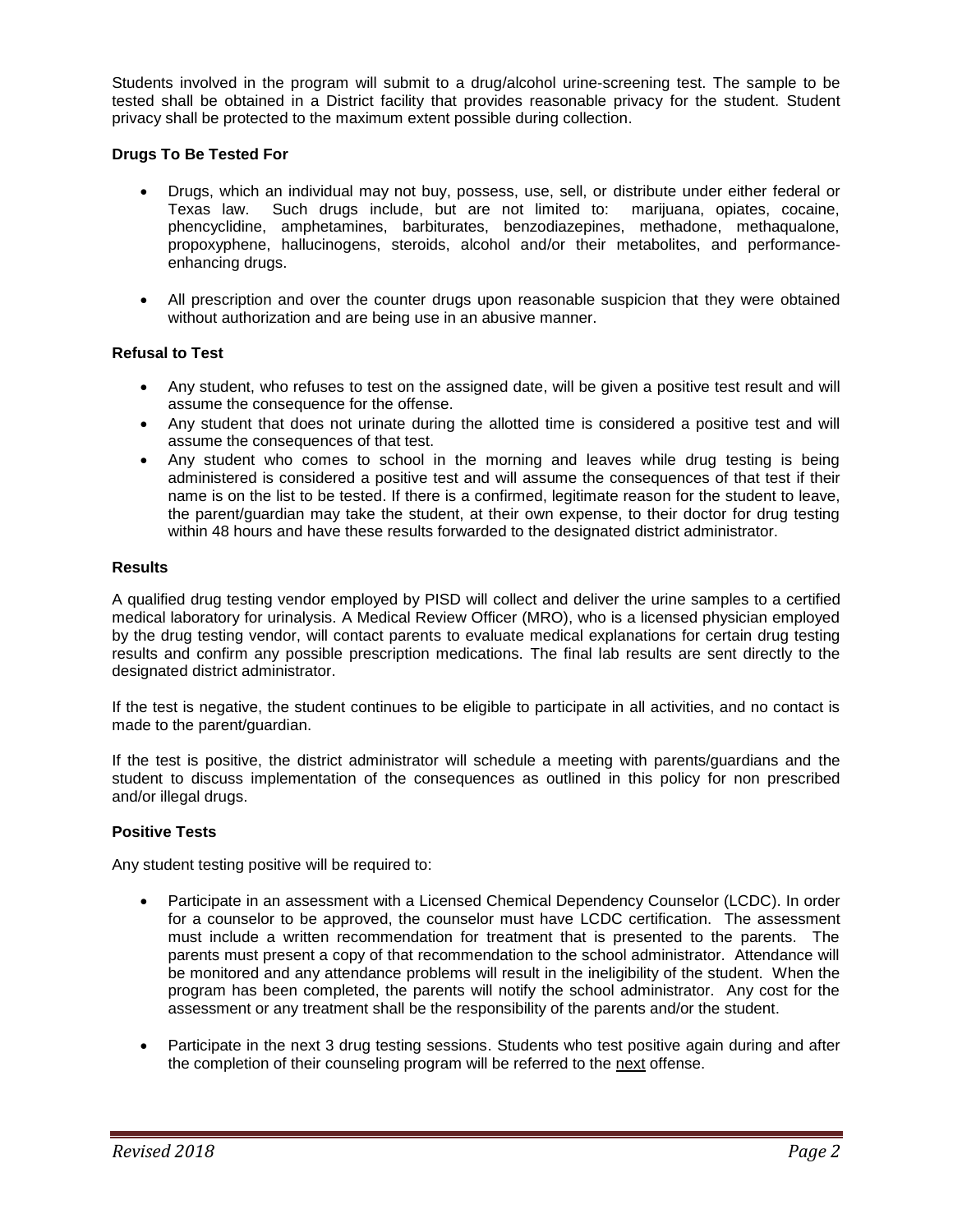**Request for a Re-Test:** At his or her own expense, the parent/guardian may have a re-analysis of the original specimen performed by the drug-testing laboratory.

#### **The guidelines for a student testing positive in Grades 7 and 8 are as follows:**

| 1 <sup>st</sup> Offense                                                         | Parent contacted | Mandatory Student/Parent Counseling<br>Student shall be enrolled in a program<br>within a three-week period    |  |  |
|---------------------------------------------------------------------------------|------------------|----------------------------------------------------------------------------------------------------------------|--|--|
| 2 <sup>nd</sup> Offense                                                         | Parent contacted | <b>Mandatory Student/Parent Counseling</b><br>12-week suspension from all activities                           |  |  |
| 3 <sup>rd</sup> Offense                                                         | Parent contacted | <b>Mandatory Student/Parent Counseling</b><br>One-year suspension from all activities                          |  |  |
| The guidelines for a student testing positive in Grades 9 to 12 are as follows: |                  |                                                                                                                |  |  |
| 1 <sup>st</sup> Offense                                                         | Parent contacted | <b>Mandatory Student/Parent Counseling</b><br>Student shall be enrolled in a program<br>within a 3-week period |  |  |
| 2 <sup>nd</sup> Offense                                                         | Parent contacted | <b>Mandatory Student/Parent Counseling</b><br>12-week suspension from all activities/parking privileges        |  |  |
| 3rd Offense                                                                     | Parent contacted | <b>Mandatory Student/Parent Counseling</b><br>1-year suspension from all activities/parking privileges         |  |  |
| 4 <sup>th</sup> Offense                                                         | Parent contacted | Removal from all activities/parking privileges for the<br>remainder of their high school career                |  |  |

#### **Possible Licensed Chemical Dependency Counselors**

| <b>Brewster, Judith LPC, LCDC</b>                                                                          | Powell, Joseph LCDC         |  |  |  |
|------------------------------------------------------------------------------------------------------------|-----------------------------|--|--|--|
| 6162 Mockingbird Lane, Suite 204                                                                           | 5120 N. Jupiter Road        |  |  |  |
| Dallas, Texas 75214                                                                                        | Garland, Texas 75044        |  |  |  |
| 214.824.1914                                                                                               | 214.476.6066                |  |  |  |
| Adult, Adolescent and Child                                                                                | <b>Adult and Adolescent</b> |  |  |  |
| <b>Collin County Substance Abuse Program</b><br>900 E. Park Blvd., #170<br>Plano, TX 75074<br>972.633.3370 |                             |  |  |  |

#### **Maintenance of Records**

Records of test results shall be kept confidential and provided only to the district administrator managing the program. The district administrator will maintain records of positive tests in a secure location. This information will not be available to anyone other than appropriate school personnel and parents. *Upon graduation, this information will be destroyed. Under no circumstances will this information become part of the students' permanent file, nor will it be sent to another school in case the student moves to another district to transfers to another school.*

**Please keep this section of the policy for your records and return the attached consent form only.**